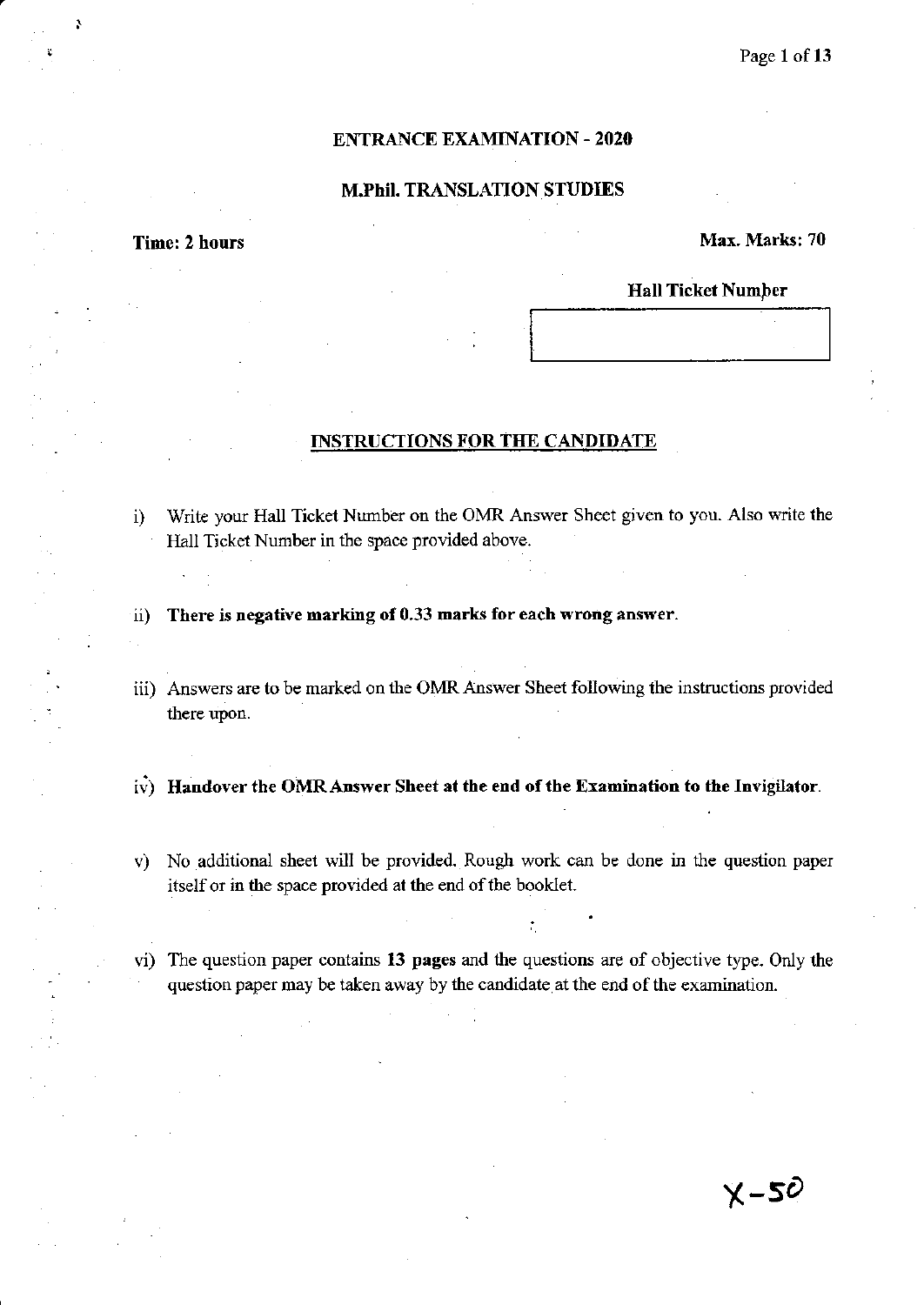# SECTION -A **Research Methodology and Aptitude**

| 1. | Select the normal sequence of the components of Clause Configuration in English? |                                                                               |                                |                     |                                                                                                                                                                                          |                                                                      |                                                                               |  |
|----|----------------------------------------------------------------------------------|-------------------------------------------------------------------------------|--------------------------------|---------------------|------------------------------------------------------------------------------------------------------------------------------------------------------------------------------------------|----------------------------------------------------------------------|-------------------------------------------------------------------------------|--|
|    |                                                                                  | A. Process-Circumstance-Participant.<br>C. Process-Participant- Circumstance. |                                |                     |                                                                                                                                                                                          |                                                                      | B. Circumstance-Process-Participant.<br>D. Participant- Process-Circumstance. |  |
| 2. | According to Roman Jacobson, the number of factors of a Communicative event is   |                                                                               |                                |                     |                                                                                                                                                                                          |                                                                      |                                                                               |  |
|    | A. Three                                                                         |                                                                               |                                | B. Four             |                                                                                                                                                                                          | C. Six                                                               | D. Seven                                                                      |  |
| 3. |                                                                                  |                                                                               |                                |                     | The term "author-function" is developed by $\overline{\phantom{a}}$                                                                                                                      |                                                                      |                                                                               |  |
|    |                                                                                  | A. Paul de Man<br>C. Ludwig Wittgenstein                                      |                                |                     |                                                                                                                                                                                          | B. Jacques Derrida<br>D. Michel Foucault                             |                                                                               |  |
| 4. |                                                                                  | Consider the following Pairs:                                                 |                                |                     |                                                                                                                                                                                          |                                                                      |                                                                               |  |
|    | I. Pragmatics<br>II. Semantics<br>III. Phonetics<br>IV. Phonology                |                                                                               |                                |                     | 1. Study of Rhetoric of Language<br>2. Study of Word and Sentence Meaning<br>3. Identification and Classification of Speech sound<br>5. Study of meaning of utterances in context of use | 4. Organization of Speech sound in to the 'Structure' of Language    |                                                                               |  |
|    |                                                                                  |                                                                               |                                |                     |                                                                                                                                                                                          | Which of the pairs given above is/are correctly matched?             |                                                                               |  |
|    | А.                                                                               | I<br>5                                                                        | $\mathbf{I}$<br>$\overline{2}$ | Ш<br>3 <sup>7</sup> | IV<br>4                                                                                                                                                                                  |                                                                      |                                                                               |  |
|    | <b>B.</b>                                                                        | I                                                                             | $_{\rm II}$<br>2               | III<br>3            | IV<br>5                                                                                                                                                                                  |                                                                      |                                                                               |  |
|    | С.                                                                               | L<br>1                                                                        | Π<br>2                         | Ш<br>3              | IV<br>4                                                                                                                                                                                  |                                                                      |                                                                               |  |
|    | D.                                                                               | I<br>3                                                                        | П<br>2                         | Ш<br>4              | IV.<br>1                                                                                                                                                                                 |                                                                      |                                                                               |  |
| 5. | I. Context                                                                       | Consider the following Pairs:<br>II. Addresser<br>III. Message                |                                |                     |                                                                                                                                                                                          | 1. Referential function<br>2. Emotive function<br>3. Poetic function |                                                                               |  |
|    |                                                                                  | IV. Addressee                                                                 |                                |                     |                                                                                                                                                                                          | 4. Conative function<br>5. Phatic function                           |                                                                               |  |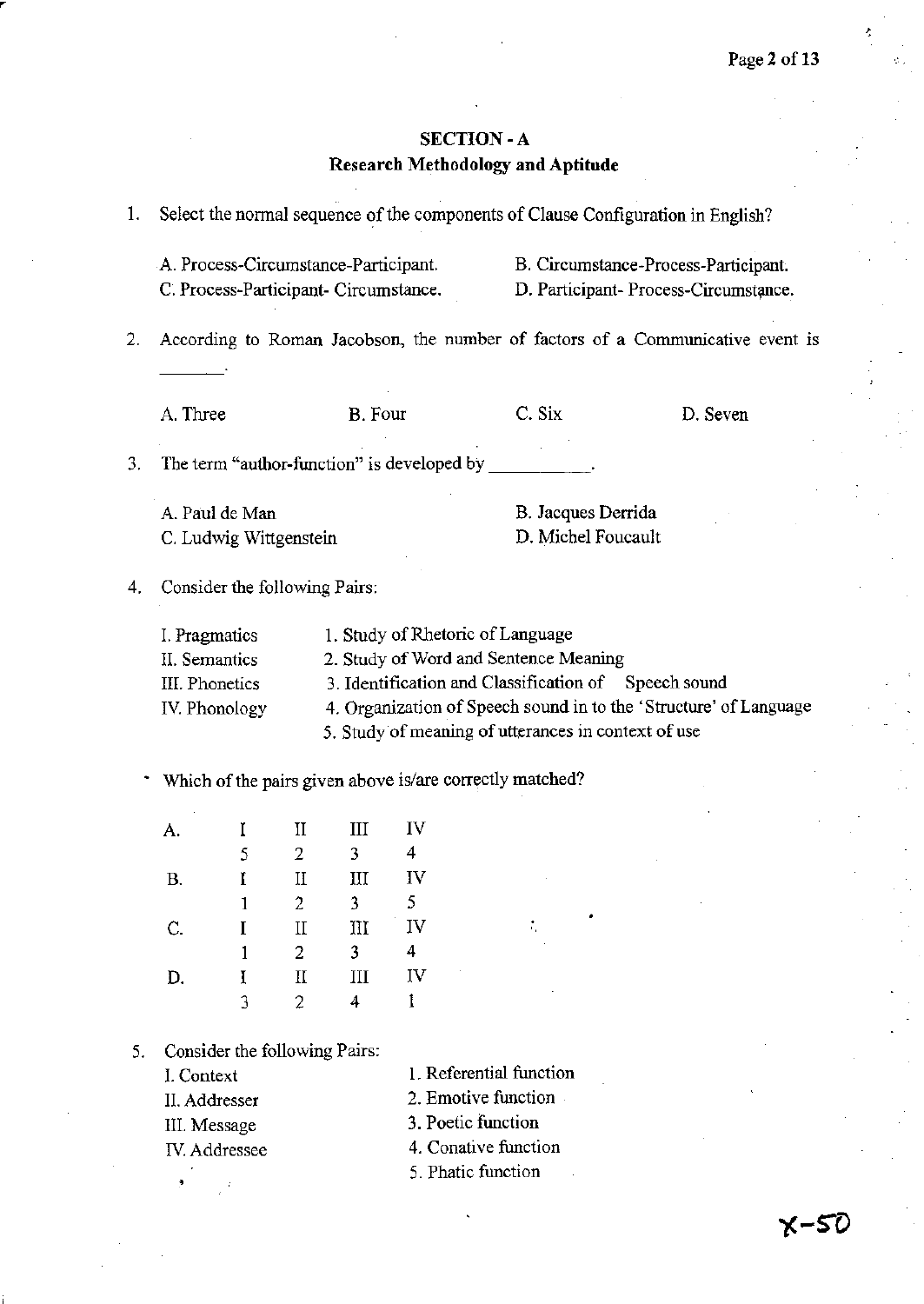Which of the pairs given above is/are correctly matched?

| A.        | I | П            | Ш     | IV           |
|-----------|---|--------------|-------|--------------|
|           | 1 | 2            | $3$ . | 5            |
| <b>B.</b> | T | II           | Ш     | IV           |
|           | 1 | 2<br>٠       | 4     | 5.           |
| C.        | Τ | $_{\rm II}$  | III   | $\mathbf{V}$ |
|           | 1 | 2            | 3     | 4            |
| D.        | T | Π<br>$\cdot$ | Ш     | IV           |
|           | 5 | 2            | ٦     | 4            |

6. What is the function of an elaborating Clause?

A. Extends the meaning of the primary Clause.

B. Specifies the meaning of another Clause.

C. Adds to the meaning of the primary Clause.

D. Projects the primary Clause.

7. \_\_\_\_\_\_ is the determiner in the experiential structure of nominal group.

A. Epithet B. Classifier C. Qualifier D. Deictic

8. Consider the following statements:

I. Discourse is an interdisciplinary movement.

II. Discourse is multi-modal and multi-voiced.

III. Discourse is a social and cultural practice.

IV. Discourse involves identification and classification.

Which of the following statements is / are Correct?

A. I, II, and IV B. I, II, and III C. II, III, and IV

D. I, III, and IV

9. Consider the following pairs:

L Discourse Analysis II. Speech Act Theory 1. Functional analysis of Language III. Communicative Competence IV. Conversation Analysis 2. Performatives 3. Intuition 4. Talk-in-interaction

5. Ethnography of Communication

Which of the pairs given above is/are correctly matched?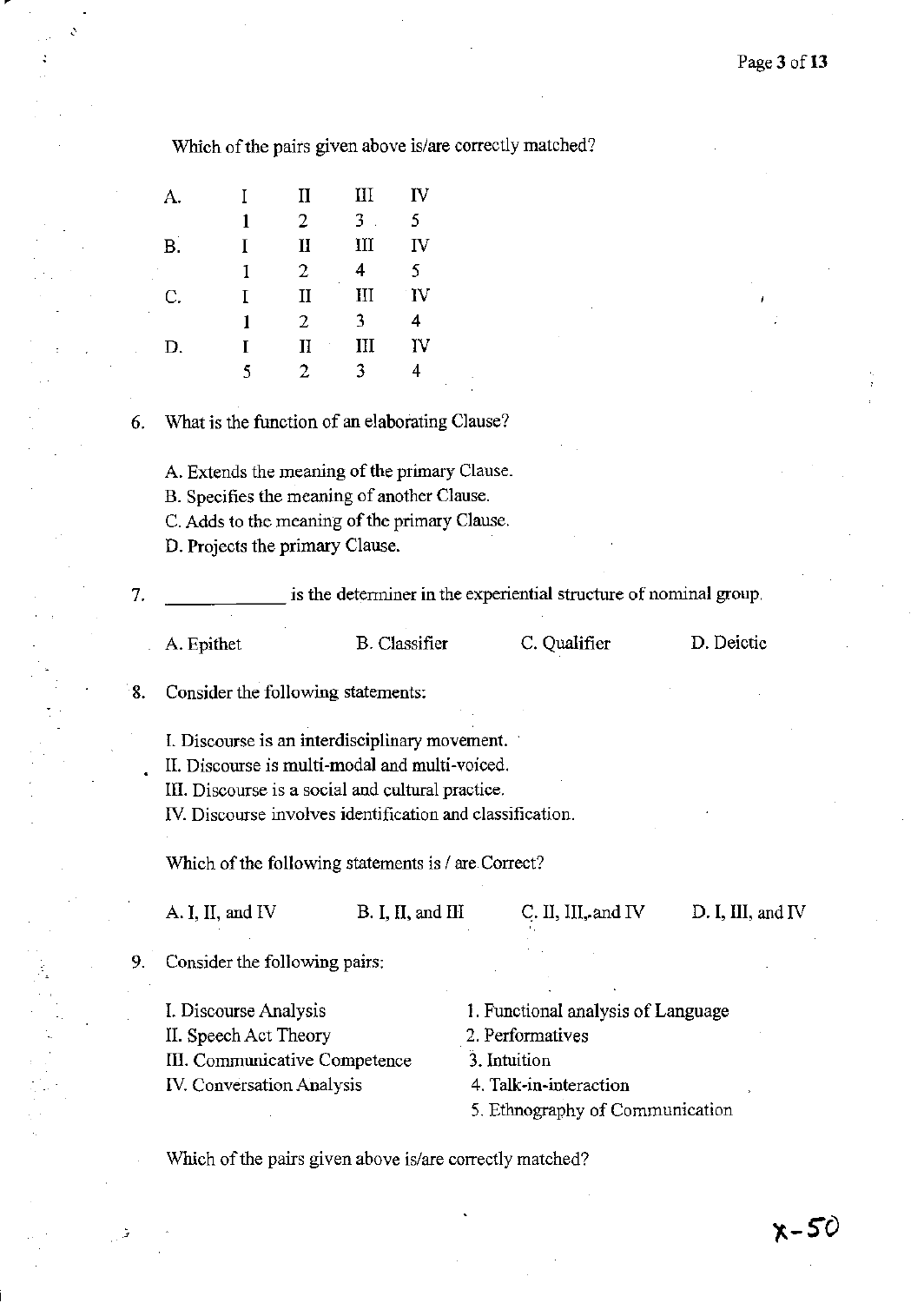| А. | I | $_{\rm II}$    | Ш<br>ï         | IV |
|----|---|----------------|----------------|----|
|    | 1 | 2              | 5              |    |
| Β. | Ĭ | П              | Ш              | IV |
|    | 5 | $\overline{2}$ | 1              | 4  |
| C. | I | П              | Ш              | IV |
|    | 1 | 2              | 3              | 4  |
| D. | Ĩ | Π              | III            | IV |
|    | 3 |                | $\overline{2}$ | 4  |
|    |   | ٠              |                |    |

10. Consider the following Pairs:

II. H.P. Grice 2. Diglossia

IV. Roland Barthes 4. Myth Today

I. I. A. Richards 1. Practical Criticism

III. M. M. Bakhtin 3. The Problem of Speech Genre

5. Logic and Conversation

Which of the pairs given above is/are correctly matched?

| А.        | T | $_{\rm II}$  | Щ | IV      |
|-----------|---|--------------|---|---------|
|           | 1 | 2            | 3 | 4       |
| <b>B.</b> | T | Η            | Ш | IV      |
|           | 2 | 3            | 4 | 5       |
| C.        | Ĭ | $\mathbf{I}$ | Ш | IV      |
|           | 4 | 1            | 2 | 3       |
| D.        | Ţ | II           | Ш | IV<br>ï |
|           |   | 5            | ٩ | 4       |

11. Reading and comparing texts is part of the following:

A. Functionalist translation theories C. Source- oriented translation studies B. Communicative translation studies

D. Descriptive translation studies

12. \_\_\_\_\_ is a statement or a default position that says, 'there is no statistical significance between the two variables':

A. Alternative hypothesis C. Conjecture B. Null hypothesis D. Validation

13. Philosopher of science who introduced the *tennparadigm shift:* 

| A. Karl Popper        | B. Paul Feyerabend |
|-----------------------|--------------------|
| C. Thomas Samuel Kuhn | D. Imre Lakatos    |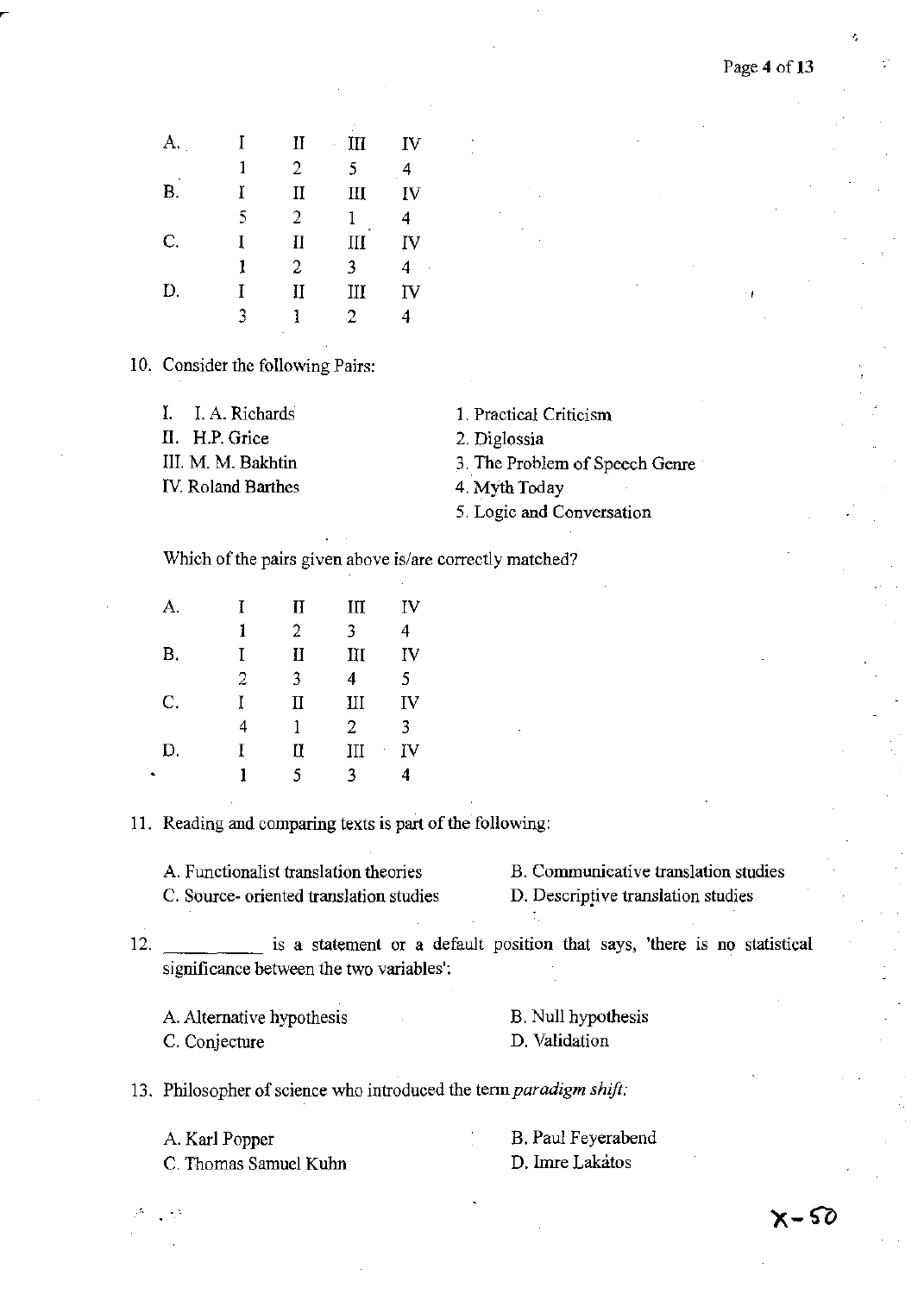Ļ,

| 14. Translation 'shifts' refer to:                                           |                                                                                                                                                                                                                               |                                        |                                       |                                                                                              |
|------------------------------------------------------------------------------|-------------------------------------------------------------------------------------------------------------------------------------------------------------------------------------------------------------------------------|----------------------------------------|---------------------------------------|----------------------------------------------------------------------------------------------|
|                                                                              | A. Transfer of scientific ideas from SL-to TL.<br>B. Transfer of meaning from SL to TL.<br>C. Some changes occurring in a translation process.<br>D. Translating from one genre to another or one system of signs to another. |                                        |                                       |                                                                                              |
| 15. Attributes of objects, events or things which can be measured are called |                                                                                                                                                                                                                               |                                        |                                       |                                                                                              |
| A. Qualitative measure<br>C. Data                                            |                                                                                                                                                                                                                               | D. Variables                           | B. Quantitative analysis              |                                                                                              |
| that code?                                                                   |                                                                                                                                                                                                                               |                                        |                                       | 16. In a certain code, STRUGGLE is written as RSQTFFKD. How is RESCUE written in             |
| A. DTBRDQ                                                                    | <b>B. QDRBTD</b>                                                                                                                                                                                                              |                                        | C. BRDQTD                             | D. SETDEF                                                                                    |
| many students are there in the class?                                        |                                                                                                                                                                                                                               |                                        |                                       | 17. Anvitha ranks fifteenth from the top and thirty sixth from the bottom in a class. How    |
| $\mathbf{A}$ . 50                                                            | <b>B.</b> 51                                                                                                                                                                                                                  | C.49                                   | D. 52                                 |                                                                                              |
|                                                                              | obtained by reversing its digits, the result is 54. Find the number?                                                                                                                                                          |                                        |                                       | 18. The sum of the two digits of a number is 10. If the number is subtracted from the number |
| A. 19                                                                        | <b>B.37</b>                                                                                                                                                                                                                   | C.46                                   | D. 28                                 |                                                                                              |
| 19. The Translation that won DSC Prize for South Asian Literature 2018:      |                                                                                                                                                                                                                               |                                        |                                       |                                                                                              |
| A. Half the Night is Gone<br>C. No Presents Please                           |                                                                                                                                                                                                                               |                                        | B. The Empty Room<br>D. The Far Field |                                                                                              |
|                                                                              | bhavas results in the realization of $\Box$                                                                                                                                                                                   |                                        |                                       | 20. According to the Sanskrit aesthetics, the union of vibhavas, anubhavas, and vyabhichari  |
| A. Dhwani                                                                    | B. Anubhuti                                                                                                                                                                                                                   | C. Rasa                                |                                       | D. Brahmananda                                                                               |
| 21. Author well-known for his Polysystems Theory is ____________.            |                                                                                                                                                                                                                               |                                        |                                       |                                                                                              |
| A. Anton Popovič<br>C. Jean Darbelnet                                        |                                                                                                                                                                                                                               | B. Itamar Even Zohar<br>D. J.L. Austin |                                       |                                                                                              |

 $\ddot{\phantom{0}}$ 

 $\frac{1}{\sqrt{2}}$ 

 $\sim$   $\sim$ 

 $\mathcal{A}$ 

 $\bar{\beta}$ 

 $\frac{\mathcal{O}(\frac{1}{\sqrt{2}})}{\mathcal{O}(\frac{1}{\sqrt{2}})}$ 

 $\epsilon =1$ 

 $\ddot{\phantom{0}}$ 

 $\bar{z}$ 

 $\bar{\beta}$ 

 $\hat{\mathcal{A}}$ 

 $\sim$ 

 $\mathbb{Z}$ 

 $\bar{z}$ 

 $\vdots$  $\hat{\mathcal{A}}$  $\sim$ 

 $\bar{\beta}$ 

 $\sim$   $\sim$ 

 $\sim$   $\sim$ 

 $\mathbb{R}^2$ 

 $\frac{1}{2}$ 

 $\ddot{\phantom{a}}$ 

 $\mathcal{E}_j$ 

 $\frac{1}{2}$  $\bar{z}$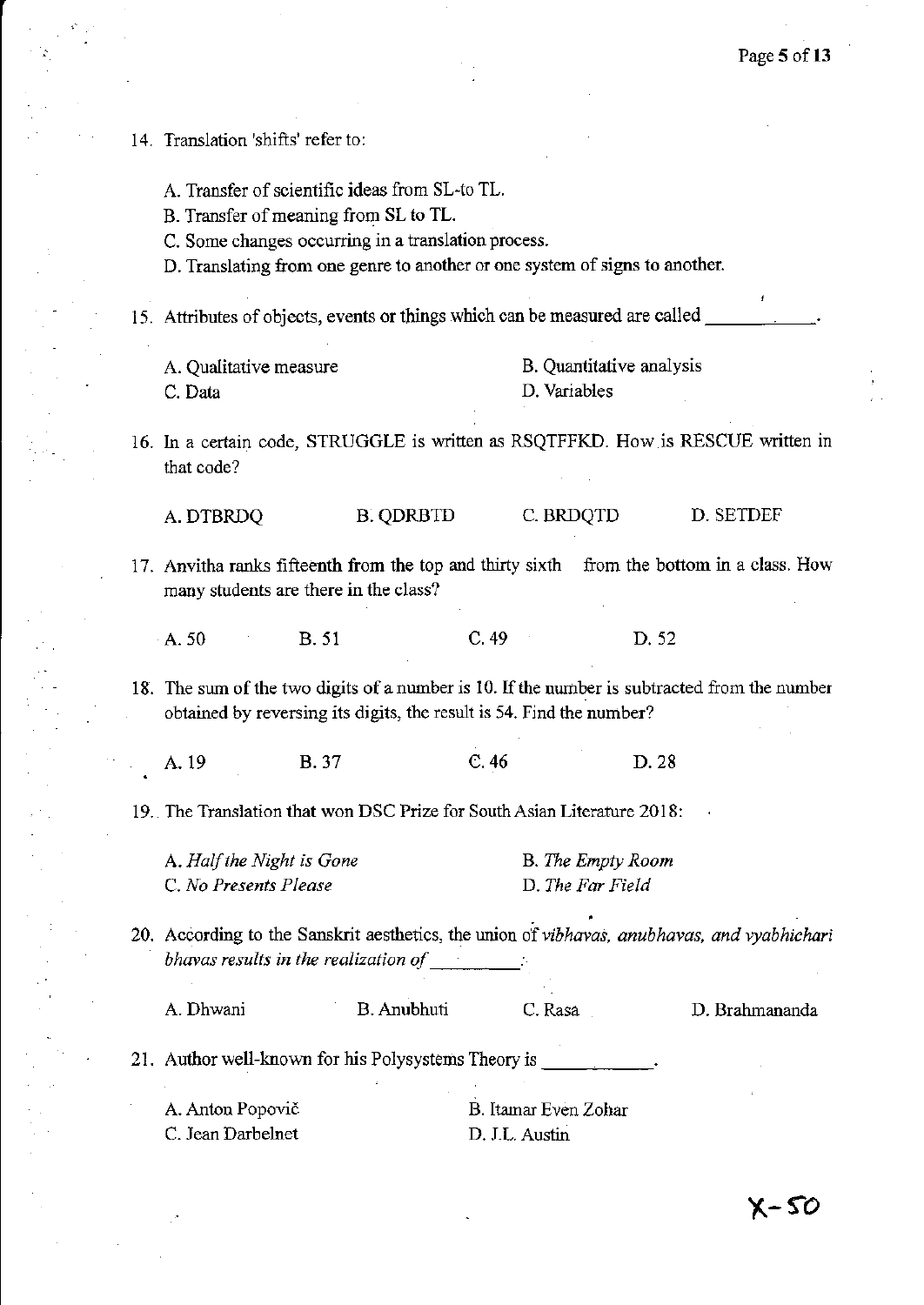22. The Scholar who coined the tenn 'Translation Studies' is ----

A. Katharina Reiss C. Susan Bassnett

r

B. James Holmes D. André Lefevere

23. The primary concern of linguistic theories of translation is \_ -----

A. pragmatics of translation C. politics of translation

B. semantics of translation D. problems of translation

24. \_\_\_\_\_\_\_\_ is the book by George Steiner:

A. *In Other Words*  C. *Changing the Terms*  B. *After Babel*  D. *After Amnesia* 

25. Select the pair with same relationship as Light: Blind

| A. Speech : Dumb | B. Language: Deaf   |
|------------------|---------------------|
| C. Tongue: Sound | D. Voice: Vibration |

26. Fill in the blank with an appropriate choice:

"I do my work carefully to make mistakes":

A. so B. very C. too D. lot

27~ While writing a research report, a researcher \_\_\_\_\_\_ \_

i. must arrange it logically

ii. must compare the results With other studies

iii. must not use numerical figures in the beginning of the sentences iv. all of the above

A. i, ii, B. i, iii C. ii, iii D. iv

28. If a researcher has prejudices in relation to some problems, then the research carried out by her would be called as **we have all** 

A. Value oriented research

C. Inadequate research

B. Polluted research D. Prejudiced research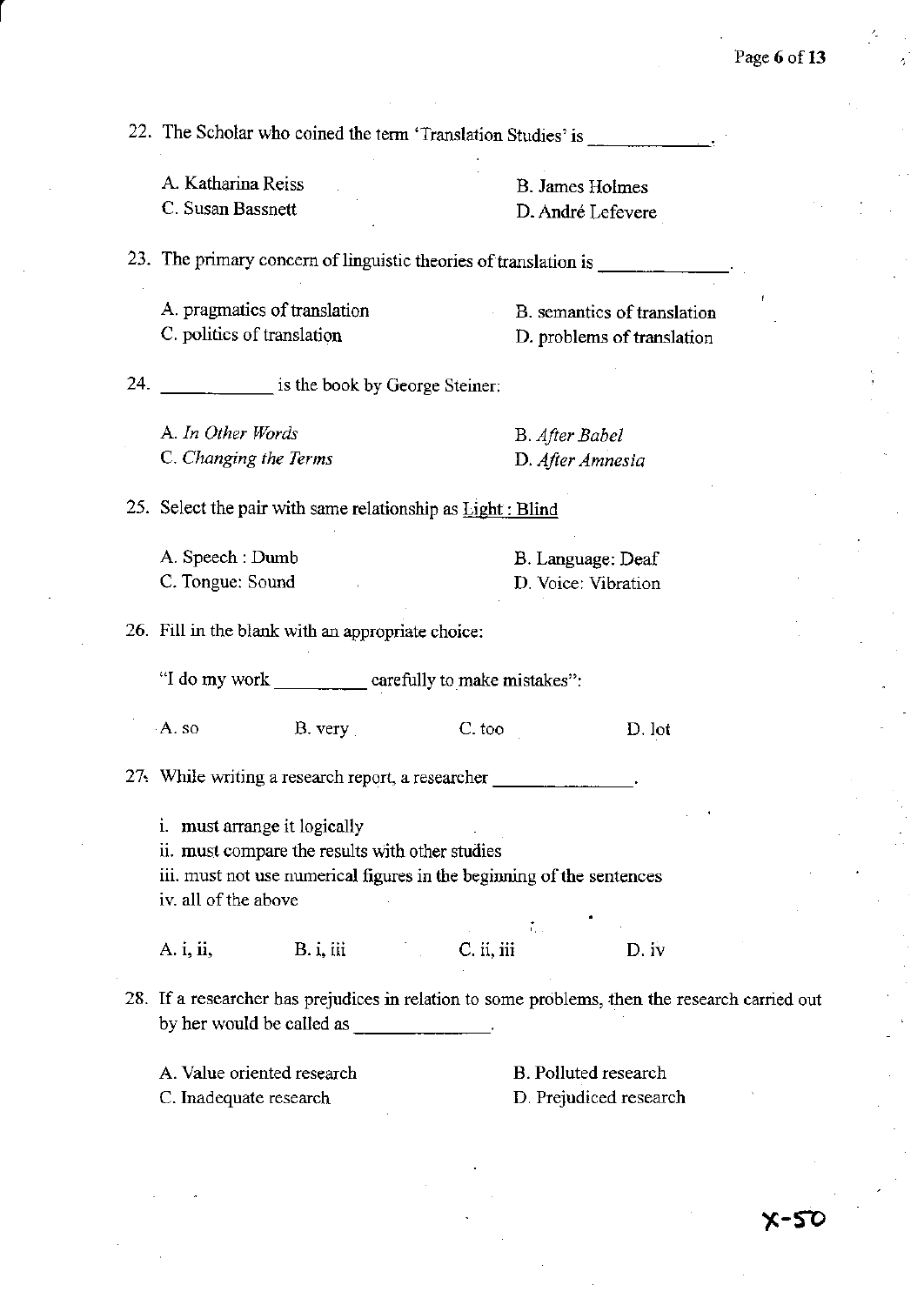29. A researcher cannot produce a coherent research project without first defining a A. Paper B, Problem C. Paradigm D. Content 30. The method of research reporting should be \_\_\_\_ A. Scientific and ethical C. Personal **B.** Attractive D. Favorable to specific causes 31. One of the following theories is derived from the studies of Saussure and Peirce. A. Psychoanalysis C. Semiotics B. Fonnalism D, Cultural Studies 32. Identify the next number **in** the series, 3, 6, 8, 16, 18, \_\_ ' A, 32 B, 42 C, 26 D, 36 33. Identify the next number **in** the series 2, 5, 11,23,47, \_\_ \_ A. 95 B. 64 C. 84 D. 85 34. Mary Snell- Hornby suggested that Translation Studies is interdisciplinary in nature. This means that: 35, A. Translation Studies is used in many disciplines B. Translation Studies does not have methodology of its own and it borrows from other disciplines. C. Translation Studies cannot develop a coherent research methodology D. Translation Studies reassesses and adapts the various methodologies and theoretical frame works of other disciplines to meet the specific ueeds of translation scholars. \_\_\_\_\_\_\_\_\_\_\_\_\_ is a book written by Susan Bassnett.

A. *Translation Studies: An Integrated Approach* 

B. *Introducing Translation Studies* 

C *Translation Studies* 

r

*D. Translation Studies Reader*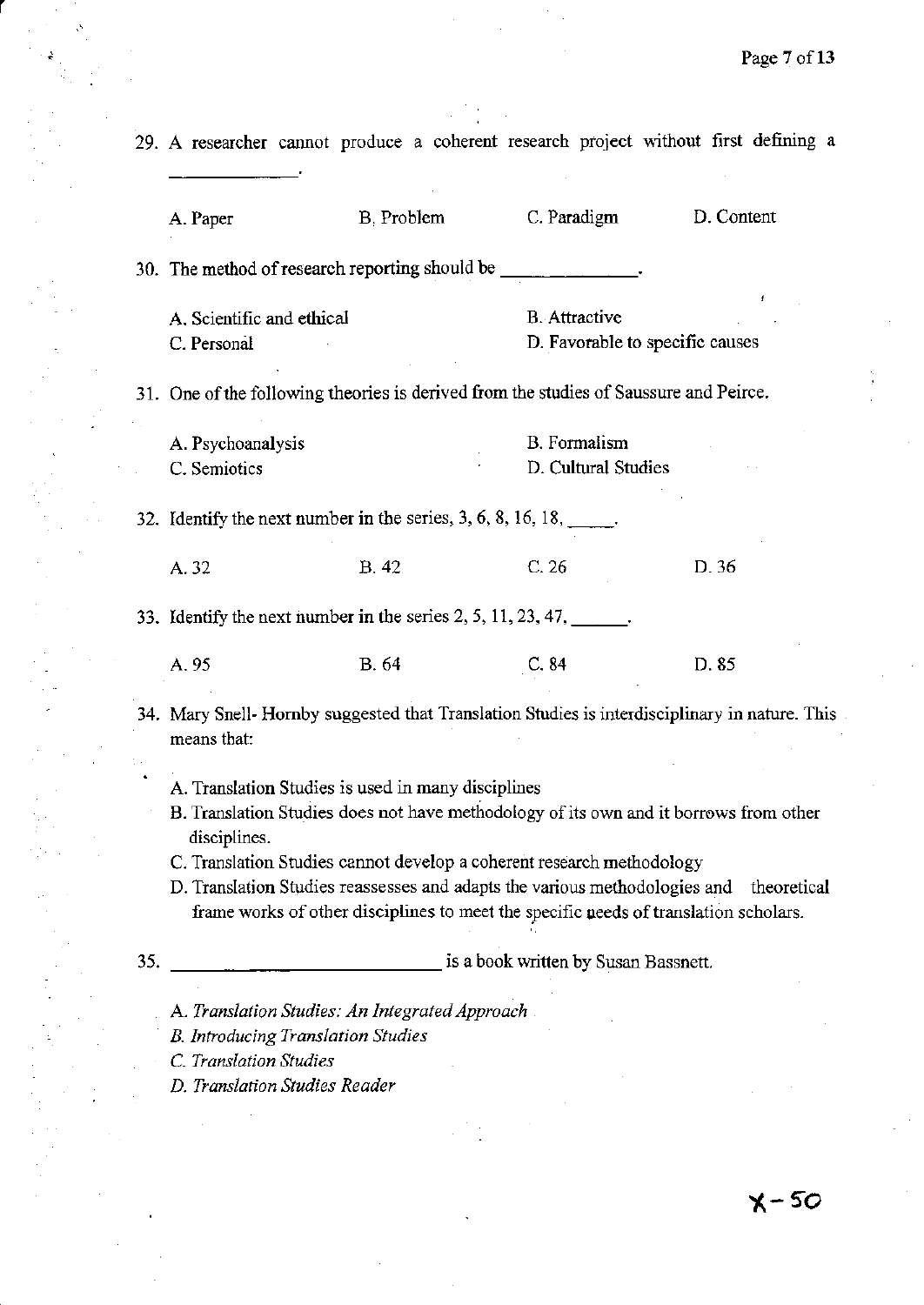# SECTION -B **Translation Studies**

| 36. |            | is the author of the novel <i>Mother</i> , which has been translated into many |  |
|-----|------------|--------------------------------------------------------------------------------|--|
|     | languages. |                                                                                |  |
|     |            |                                                                                |  |

| A. Maxim Gorky |  |
|----------------|--|
|                |  |
|                |  |
|                |  |

C. Fyodor Dostoyevsky D. Alexander Pushkin

B. Leo Tolstoy

37. In Translation Studies, the invariant original is also known as \_\_\_\_\_

A. Kernel text B. Core text C. Ur-Text D. Meta-text

# 38. Feminist translation theory aims to:

- A. 'challenge gender discrimination and to promote a corpus of Women writing.'
- B. 'identify and critique the tangle of concepts which relegates both women and translation to the bottom of social and literary ladder.'
- C. 'critique the male dominated literary canon and translation sphere and to encourage women translators, global1y
- D. 'identify and analyse systematically, various aspects of sexist language used in translations in terms of linguistics and culture'

39. Panini is popular for his  $\frac{1}{2}$   $\frac{1}{2}$   $\frac{1}{2}$   $\frac{1}{2}$   $\frac{1}{2}$   $\frac{1}{2}$   $\frac{1}{2}$   $\frac{1}{2}$   $\frac{1}{2}$   $\frac{1}{2}$   $\frac{1}{2}$   $\frac{1}{2}$   $\frac{1}{2}$   $\frac{1}{2}$   $\frac{1}{2}$   $\frac{1}{2}$   $\frac{1}{2}$   $\frac{1}{2}$   $\frac{1}{2}$ 

A. Grammar of Sanskrit ~C. Grammar ofPrakrit

B. Philosophy of Language

D. Semantics of language

40. Dhvani is a theory that deals with

A Denotative meaning C. Metaphorical meaning B. Indicative meaning

D. Suggestive meaning

41. Nātyasāstra is written by \_

A. Bharatamuni

C. Sankarācharya

B. Anandavardhana D.Mammata

÷.

42. The texts of Ramayana and Mahabharata found in various Indian languages may be called as  $\qquad \qquad$ 

A Translations B. Subtexts C. Impositions D. Re tellings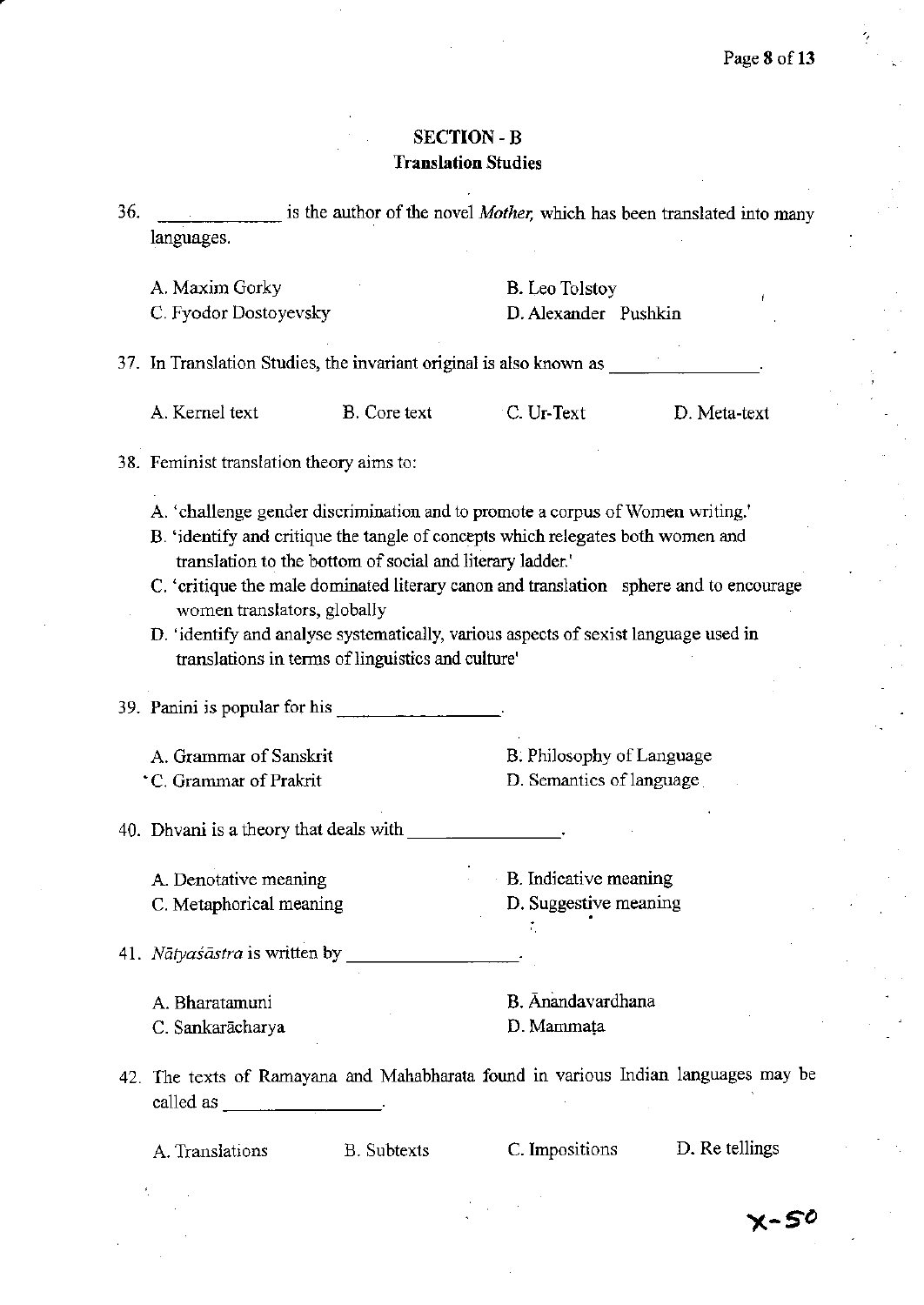| and Post-colonial situations.     |                                                                | is one of the notions that Homi Bhaba uses to explain the Colonial                       |                                                                                           |
|-----------------------------------|----------------------------------------------------------------|------------------------------------------------------------------------------------------|-------------------------------------------------------------------------------------------|
|                                   |                                                                |                                                                                          |                                                                                           |
| A. Intertextuality                | <b>B.</b> Hybridity                                            | C. Discourse                                                                             | D. Historicity                                                                            |
|                                   |                                                                |                                                                                          | 44. Descriptive Translation Studies and Beyond (1995), a seminal text in the discourse of |
| Translation Studies is written by |                                                                |                                                                                          |                                                                                           |
| A. Jerry Levy                     |                                                                | B. Pierre Bourdieu                                                                       |                                                                                           |
| C. Gideon Toury                   |                                                                | D. Jeremy Munday                                                                         |                                                                                           |
| A. Roman Jakobson                 |                                                                | B. Jose Maria<br>D. Charles Sanders Peirce                                               |                                                                                           |
| C. Adriano Clayton da Silva       |                                                                |                                                                                          |                                                                                           |
|                                   | 46. Who proposed the theory of 'Indeterminacy of Translation'? |                                                                                          |                                                                                           |
|                                   |                                                                |                                                                                          |                                                                                           |
| A. Antony Chekov                  |                                                                | B. Willard Van Orman Quine                                                               |                                                                                           |
| C. J. C. Catford                  |                                                                | D. Gideon Toury                                                                          |                                                                                           |
| into English?                     |                                                                | 47. Who is the author of the book, The Third Language: Recurrent Problems of Translation |                                                                                           |

1. St. Jerome 2. Cicero 3. Peter Newmark 4. Quintilian 5. Theo Hermans

 $\tilde{r}_i$ 

The correct order is:

 $\vert$ 

A. 1,4,2,5,3 B. 2,1,4,3,5 C. 2,4,1,3,5 D. 5,3,1,4,2

49. **is Barbara Godard's notion of translating that replaces the modest,** self-effacing translator with an active creator of meaning.

A. Assertion B. Manipulation C. Disruption D. Woman-handling

 $X-50$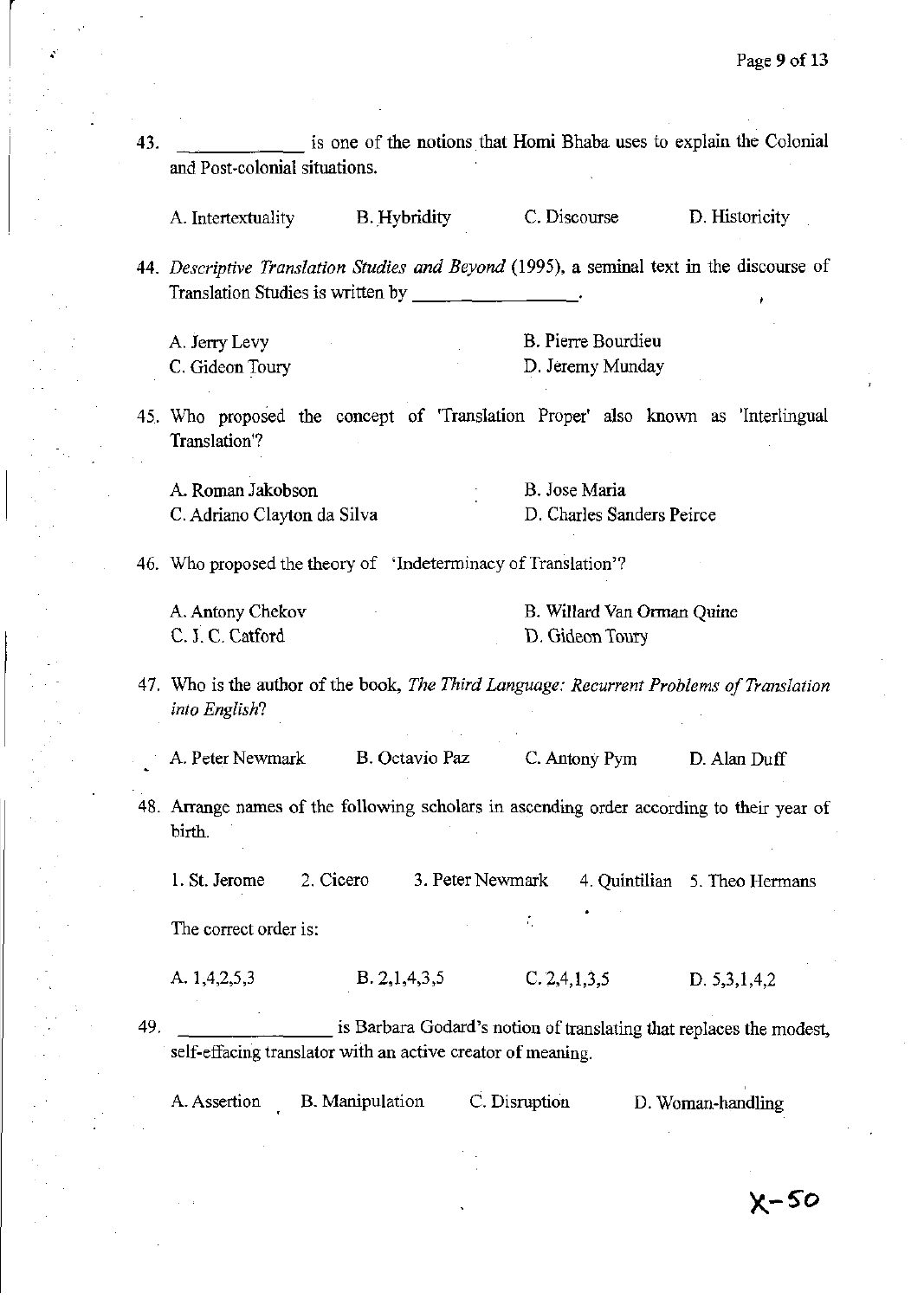k,

| 50. Dryden defines "metaphrase"                                                                                                                                                | as                          |                                                 |                                                                                      |
|--------------------------------------------------------------------------------------------------------------------------------------------------------------------------------|-----------------------------|-------------------------------------------------|--------------------------------------------------------------------------------------|
| A. Forsaking both word and sense<br>B. Turning an author word by word, line by line.<br>C. Over translation<br>D. Translating the sense, but not the word.                     |                             |                                                 |                                                                                      |
| Studies" published?                                                                                                                                                            |                             |                                                 | 51. In which year was James Holmes' famous paper "The Name and Nature of Translation |
| A.1982                                                                                                                                                                         | <b>B.</b> 1962              | C. 1972                                         | $\,$ , D. 1952                                                                       |
| 52. Dubbing, subtitling, voice over, surtitling etc. are examples of                                                                                                           |                             |                                                 |                                                                                      |
| A. Audio-visual translation<br>C. Nonverbal translation                                                                                                                        |                             | <b>B.</b> Digital translation<br>D. Adaptation. |                                                                                      |
| 53. The first Indian drama to be translated into English is ______________.                                                                                                    |                             |                                                 |                                                                                      |
| A. Shakuntala<br>C. Meghaduta                                                                                                                                                  |                             | B. Meghasandesham<br>D. Raghuvamsham            |                                                                                      |
| 54. In which Indian language is the book Yuganta - End of an Epoch by Irawati Karve<br>written?                                                                                |                             |                                                 |                                                                                      |
| A. Bengali                                                                                                                                                                     | B. Odia                     | C. Hindi                                        | D. Marathi                                                                           |
| 55. Expand the Acronym NRT                                                                                                                                                     |                             |                                                 |                                                                                      |
| A. National Register of Translators<br>B. National Register for Translators<br>C. National Register for Translators Training<br>D. National Register for Translators Education |                             |                                                 |                                                                                      |
| 56. Arrange the following books in descending order based on their year of publication.                                                                                        |                             |                                                 |                                                                                      |
| 1. Gitanjali<br>4. Discovery of India                                                                                                                                          | 2. Aananda Math<br>5. Godan |                                                 | 3. Hind Swaraj                                                                       |
| The right order is:                                                                                                                                                            |                             |                                                 |                                                                                      |
| A. 5,4,3,2,1                                                                                                                                                                   | B. 4,5,1,3,2                | C. 2, 3, 1, 4, 5                                | D. 4, 5, 3, 1, 2                                                                     |
|                                                                                                                                                                                |                             |                                                 | X-56                                                                                 |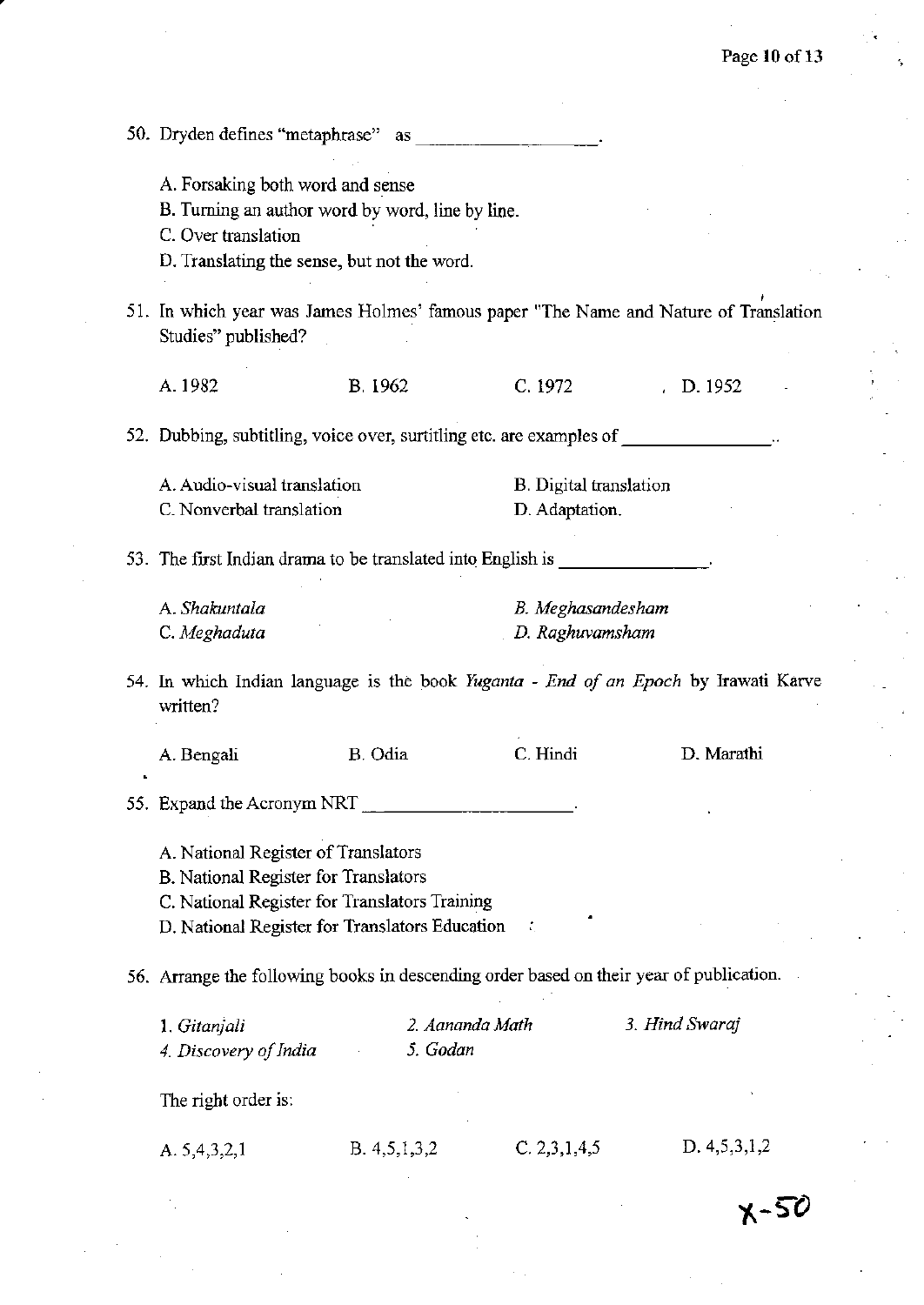### 57. Calque is

 $\vert$ 

- A. a correspondence of an expression or structure with something at a different level of the same language.
- B. a synonym for oblique translation.
- C. a special kind of borrowing where the Source Language expression or structure is transferred in a literal translation. -
- D. a mathematical method created for translation analysis.

58. Didactic fidelity is defined as

- A. the principle of basing a translation strictly on a correct understanding of the original message.
- B. a translation which is both natural in structure and meaningful in content.
- C. the strategy of adapting the text where necessary to fit in with the different culture and audience.
- D. a verbal translation performed in a court of law or similar public situation requiring transparency.
- 59. \_\_\_\_\_\_\_ defines translation as a phenomenon that involves transplantation of information from one language to another.

A. Arthur Schopenhauer C. Friedrich Schleiermacher B. Friedrich Wilhelm Nietzsche D. Louis Kelly

 $X-50$ 

60. Consider the following pairs:

| I. J. C. Catford   | 1. Toward a Science of Translating      |
|--------------------|-----------------------------------------|
| II. Roman Jokobson | 2. Text and Translation                 |
| III. Eugene Nida   | 3. A Linguistic Theory of Translation   |
| IV. A. Neubert     | 4. On Linguistic Aspects of Translation |

Match the above given pairs in the correct order:

|    | L | $\mathbf H$ | Ш | IV |
|----|---|-------------|---|----|
| A. | 1 | 2           | 3 | 4  |
| В. | 2 | 3           | 1 | 4  |
| C. | 4 | 2           | 3 | 1  |
| D. | 3 | 4           |   | 2  |

"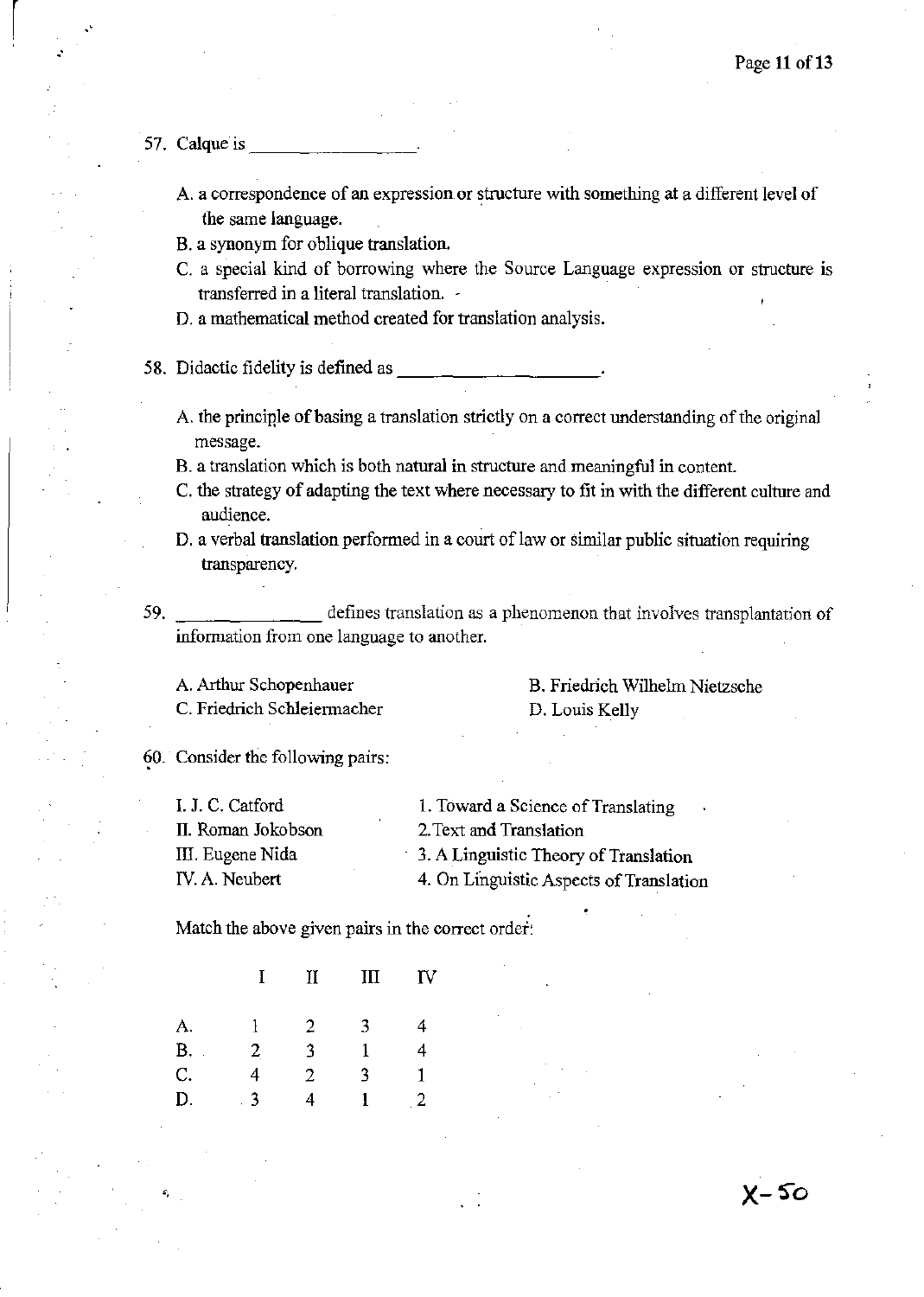61. Out of the following oblique translation types, Vinay & Darbelnet identify  $\frac{1}{\sqrt{1-\frac{1}{\sqrt{1-\frac{1}{\sqrt{1-\frac{1}{\sqrt{1-\frac{1}{\sqrt{1-\frac{1}{\sqrt{1-\frac{1}{\sqrt{1-\frac{1}{\sqrt{1-\frac{1}{\sqrt{1-\frac{1}{\sqrt{1-\frac{1}{\sqrt{1-\frac{1}{\sqrt{1-\frac{1}{\sqrt{1-\frac{1}{\sqrt{1-\frac{1}{\sqrt{1-\frac{1}{\$ 

| I. Adaptation  | II. Reduction | III. Modulation | IV. Transposition   |
|----------------|---------------|-----------------|---------------------|
| $A$ . I and II | B. II and III | C. III and IV   | $D$ . I, III and IV |

62. Who is the author of book *Linguistic Function and Literary Style: An Inquiry into,the Language a/William Golding s The Inheritors?* 

| A. M. A. K. Halliday | B. Christian Matthiessen |
|----------------------|--------------------------|
| C. Ruqaiya Hasun     | D. J. R. Firth           |

63. Match the following and choose the appropriate answer:

| I. Quantity   | 1. Make your contribution as informative as is required. |
|---------------|----------------------------------------------------------|
| II. Quality   | 2. Try to make your contribution one that is true.       |
| III. Relation | 3. Be relevant.                                          |
| IV. Manner    | 4. Do not say what you believe to be false.              |
|               | 5. Be perspicuous.                                       |
|               |                                                          |

| А.        | T              | П            | III | IV |
|-----------|----------------|--------------|-----|----|
|           | $\overline{2}$ | 4            | 3   | 5  |
| <b>B.</b> | Ī              | $\mathbf{I}$ | III | IV |
|           | 1              | 2            | 3   | 4  |
| C.        |                | Π            | Ш   | IV |
|           | 2              | 1            | 3   | 5. |
| ۰D.       |                | $\rm{II}$    | Ш   | IV |
|           |                | 2            | 3   | 5. |

64. Identify the branch of Stylistics that studies the relationship patterns of the feature of Text and Context.

A. Formalist Stylistics C. Cognitive Stylistics

# B. Critical Stylistics D. Functional Stylistics

65. Match the following:

I. Idiom.

II. Metaphor.

- **III.** Oxymoron.
- IV. Proverb.

V. Hyperbole.

2. Its raining cats and dogs

1. Better safe than sorry

- 3. Hit the nail on the head
- 4. Life is a roller coaster
- 5. Bittersweet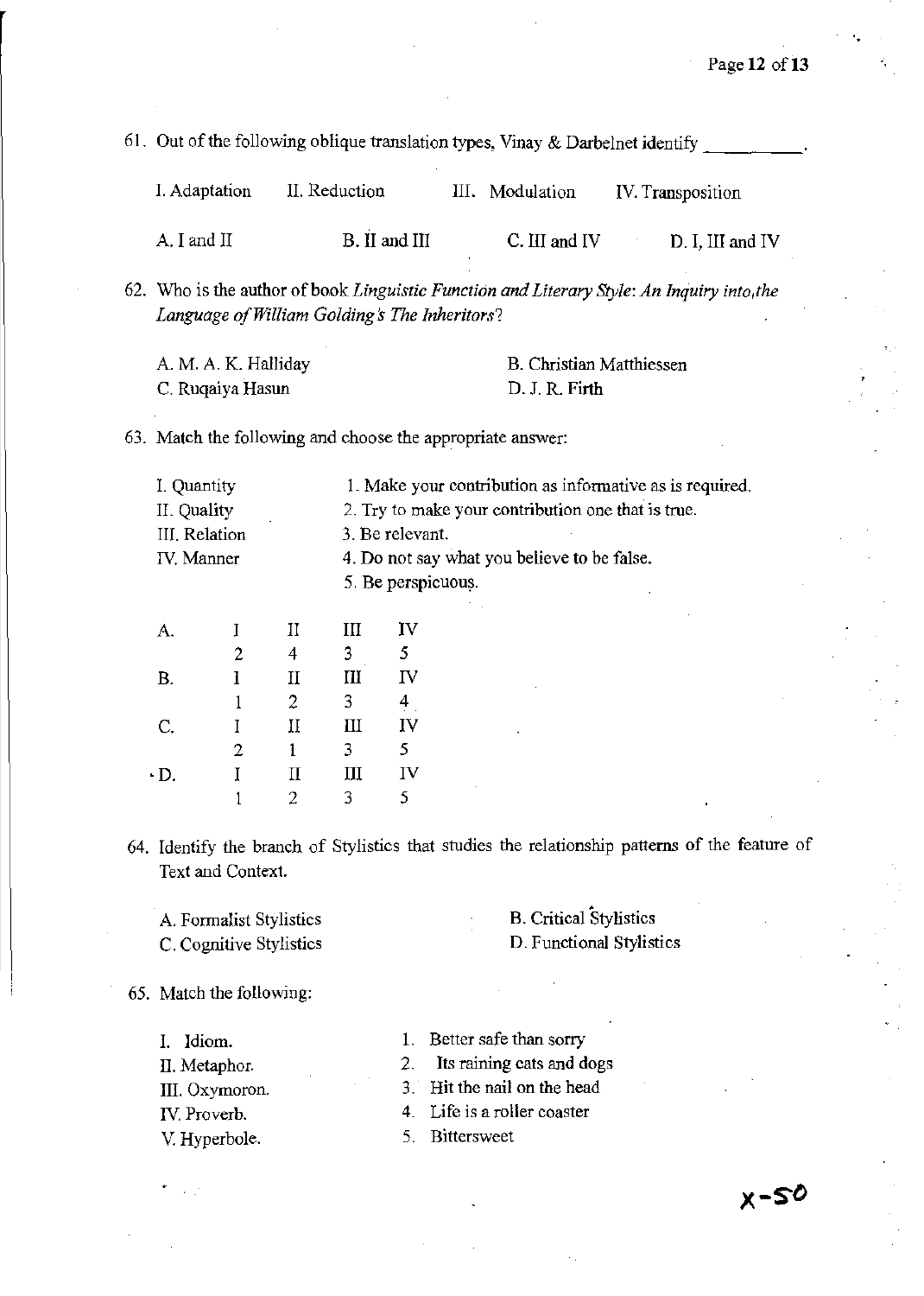$\mathbb{Z}_2$ 

|     | A.                          | I              |                        |                                          |                                                   |                |                                                                                                     |                                                                        |
|-----|-----------------------------|----------------|------------------------|------------------------------------------|---------------------------------------------------|----------------|-----------------------------------------------------------------------------------------------------|------------------------------------------------------------------------|
|     |                             |                | П                      | Ш                                        | $\cdot$ IV                                        | V              |                                                                                                     |                                                                        |
|     |                             | 3              | 5                      | $2 -$                                    | $\mathbf{1}$                                      | 4              |                                                                                                     |                                                                        |
|     | В.                          | $\mathbf I$    | П                      | III                                      | $\mathbf{N}^+$                                    | V              |                                                                                                     |                                                                        |
|     |                             | 3              | $4 \quad \blacksquare$ | 5 <sub>1</sub>                           | 1                                                 | $\overline{2}$ |                                                                                                     |                                                                        |
|     | C.                          | $\bf{I}$       | П                      | III                                      | IV                                                | $\mathbf{V}$   |                                                                                                     |                                                                        |
|     |                             | $\overline{4}$ | $5^{\circ}$            | $2 \left( \frac{1}{2} \right)$           | $3 \quad \blacksquare$                            | $\mathbf{1}$   |                                                                                                     |                                                                        |
|     | D.                          | $\bf{I}$       | $\rm{II}$              |                                          | $\overline{\mathbf{H}}$ $\mathbf{I}$ $\mathbf{V}$ | V              |                                                                                                     |                                                                        |
|     |                             | $\overline{2}$ | $\mathbf{1}$           | $5^{\circ}$                              | $4 -$                                             | 3              |                                                                                                     |                                                                        |
|     |                             |                |                        |                                          |                                                   |                | 66. The Life of Harischandra (Murty Classical Library of India) is translated from                  |                                                                        |
|     | A. Marathi                  |                |                        |                                          | B. Tamil                                          |                | C. Kannada D. Gujarati                                                                              |                                                                        |
|     |                             |                |                        |                                          |                                                   |                | 67. The expression les belles infideles is an example of $\Box$                                     |                                                                        |
|     |                             |                |                        | A. Sexualization of translation          |                                                   |                | B. Paternity and authority                                                                          |                                                                        |
|     | C. Ethics of translation    |                |                        |                                          |                                                   |                | D. Aesthetics of translation.                                                                       |                                                                        |
|     |                             |                |                        |                                          |                                                   |                |                                                                                                     |                                                                        |
|     | A. Meta-text                |                |                        |                                          | B. Refracted Text                                 |                | C. Hypertext                                                                                        | D. Ur-Text                                                             |
|     |                             |                |                        |                                          |                                                   |                | 69. The concept of 'defamiliarization' as an artistic technique is used by $\overline{\phantom{a}}$ |                                                                        |
|     | A. Feminists                |                |                        | B. New critics                           |                                                   |                | C. Russian Formalists                                                                               | D. Structuralists                                                      |
| 70. |                             |                |                        | against Colonialism and Neo-colonialism. |                                                   |                |                                                                                                     | is a theory as well as a metaphor that signifies the symbolic struggle |
|     | A. Semiotics of translation |                |                        |                                          |                                                   |                | B. Eco-Translation                                                                                  |                                                                        |
|     |                             |                |                        | C. Gathering the limbs of Osiris         |                                                   |                | D. Cannibalism                                                                                      |                                                                        |

.'

ł.

'\*\*

 $\dot{\zeta}$ 

 $x - 20$